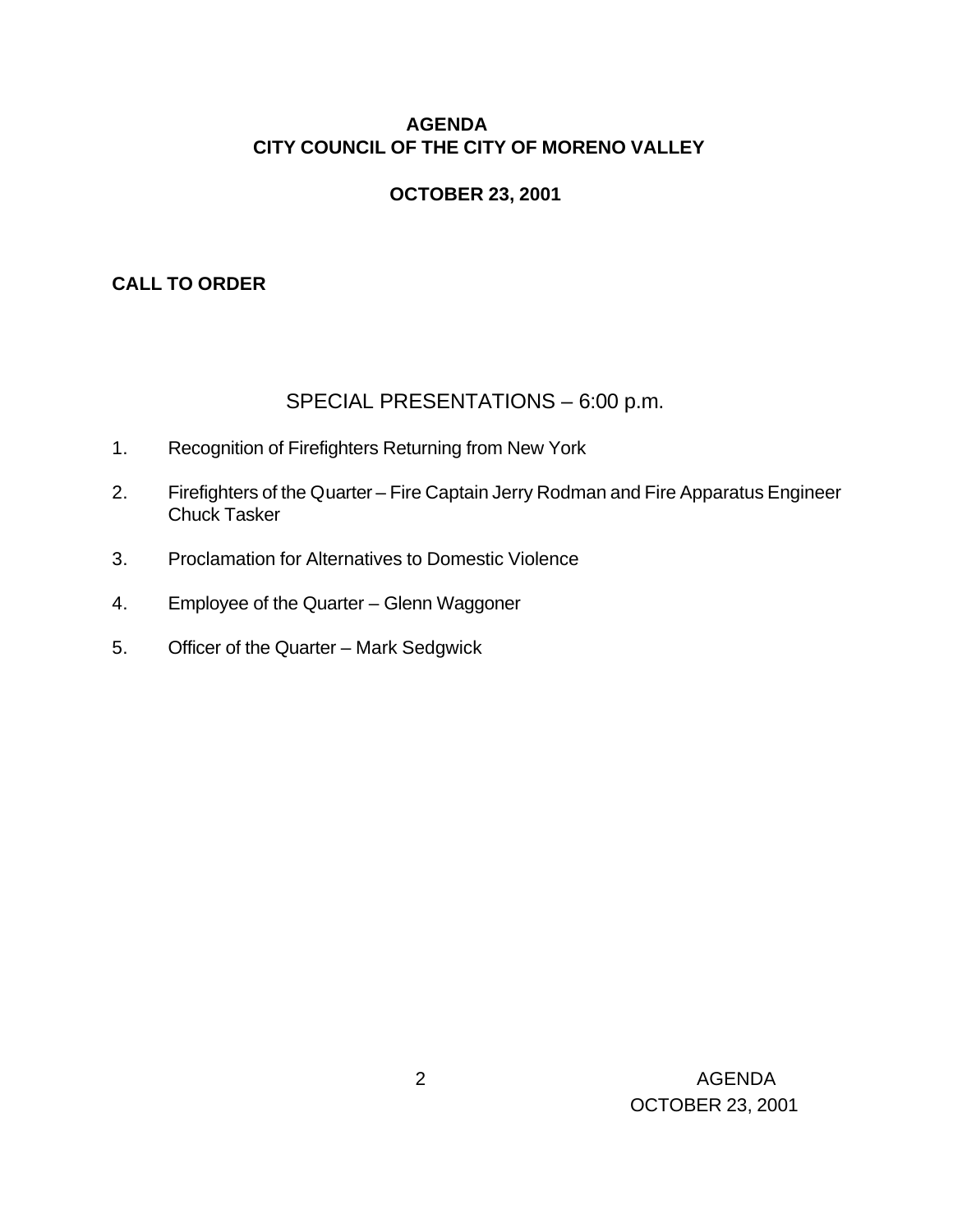### **AGENDA JOINT MEETING OF THE CITY COUNCIL OF THE CITY OF MORENO VALLEY MORENO VALLEY COMMUNITY SERVICES DISTRICT COMMUNITY REDEVELOPMENT AGENCY OF THE CITY OF MORENO VALLEY**

#### **REGULAR MEETING – 6:30 P.M. OCTOBER 23, 2001**

- **CALL TO ORDER** (Joint Meeting of the City Council of the City of Moreno Valley, Moreno Valley Community Services District, and the Community Redevelopment Agency of the City of Moreno Valley - actions taken at the Joint Meeting are those of the Agency indicated on each Agenda item)
- **PLEDGE OF ALLEGIANCE**
- **INVOCATION** Pastor David E. Schilling, Shepherd of the Valley Lutheran
- **ROLL CALL**
- **INTRODUCTIONS**
- PUBLIC COMMENTS **ON MATTERS ON THE AGENDA** WILL BE TAKEN UP AS THE ITEM IS CALLED FOR BUSINESS, BETWEEN STAFF'S REPORT AND CITY COUNCIL DELIBERATION (SPEAKER SLIPS MAY BE TURNED IN UNTIL THE ITEM IS CALLED FOR BUSINESS.)

All remarks and questions shall be addressed to the presiding officer or to the City Council and not to any individual Council member, staff member or other person.

There is a three-minute time limit per person and a 15-minute time limit per agenda item. The 15-minute limit may be waived. Please complete and submit a BLUE speaker slip to the Bailiff.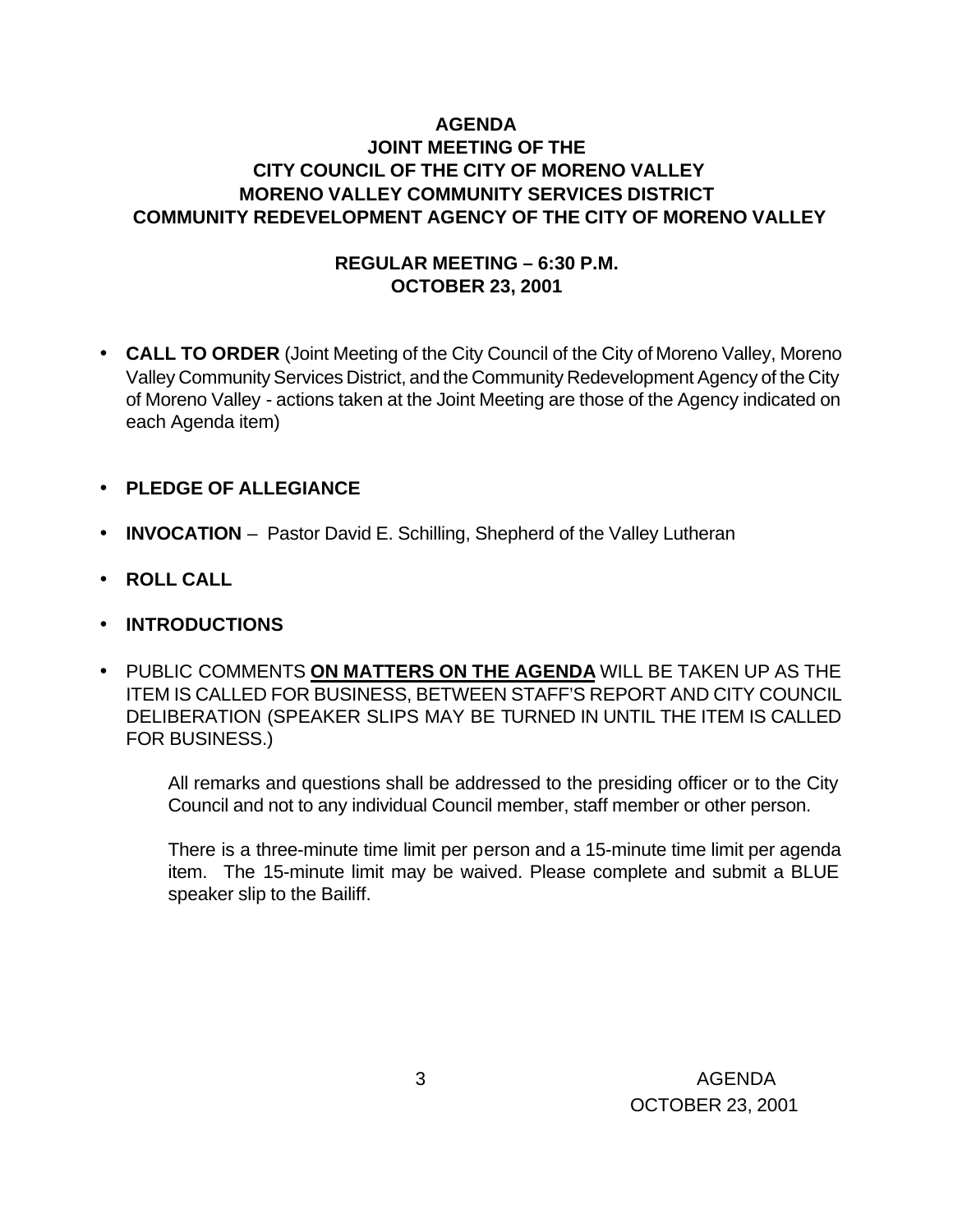## **JOINT CONSENT CALENDARS (SECTIONS A-C) OF THE CITY COUNCIL OF THE CITY OF MORENO VALLEY, MORENO VALLEY COMMUNITY SERVICES DISTRICT, AND COMMUNITY REDEVELOPMENT AGENCY OF THE CITY OF MORENO VALLEY**

All items listed under the Consent Calendars are considered to be routine and noncontroversial, and may be enacted by one motion unless a member of the Council, Community Services District, or Redevelopment Agency requests that an item be removed for separate action. The motion to adopt the Consent Calendars is deemed to be a separate motion by each Agency and shall be so recorded by the City Clerk. Items withdrawn for report/discussion will be heard after public hearing items.

#### **A. CONSENT CALENDAR** - **CITY COUNCIL**

- A1. ORDINANCES FIRST READING BY TITLE ONLY Recommendation: Waive reading of all Ordinance Introductions and read by title only.
- A2. REQUEST ADOPTION AND PLANS AND SPECIFICATIONS, AND AUTHORIZATION TO ADVERTISE FOR CONSTRUCTION BIDS. PROJECT NO. 99-25654, IRONWOOD AVENUE REHABILITATION - BARCLAY DRIVE TO PIGEON PASS ROAD (Report of: Public Works Director/City Engineer) Recommendation: Adopt the plans and specifications that are on file in the office of the Public Works Director; and authorize the City Clerk to advertise this project for construction bids.
- A3. AUTHORIZATION TO AWARD CONSTRUCTION CONTRACT. PROJECT NO. 97-25897-2. NASON STREET TRAFFIC SIGNAL IMPROVEMENTS AT THE INTERSECTIONS OF ALESSANDRO BOULEVARD, COTTONWOOD AVENUE, AND EUCALYPTUS AVENUE (Report of: Public Works Director/City Engineer)

Recommendation: Award the construction contract for the traffic signals at the intersections of Nason Street at Alessandro Boulevard, Cottonwood Avenue, and Eucalyptus Avenue, to DBX, Inc., of Temecula, the lowest responsible bidder; authorize the Mayor to execute a contract Agreement with DBX, Inc.; and authorize the issuance of a purchase order to DBX, Inc., in the amount of \$286,782.10 (the bid amount plus 10% contingency), when both parties have signed the contract (Account No. 125.89730)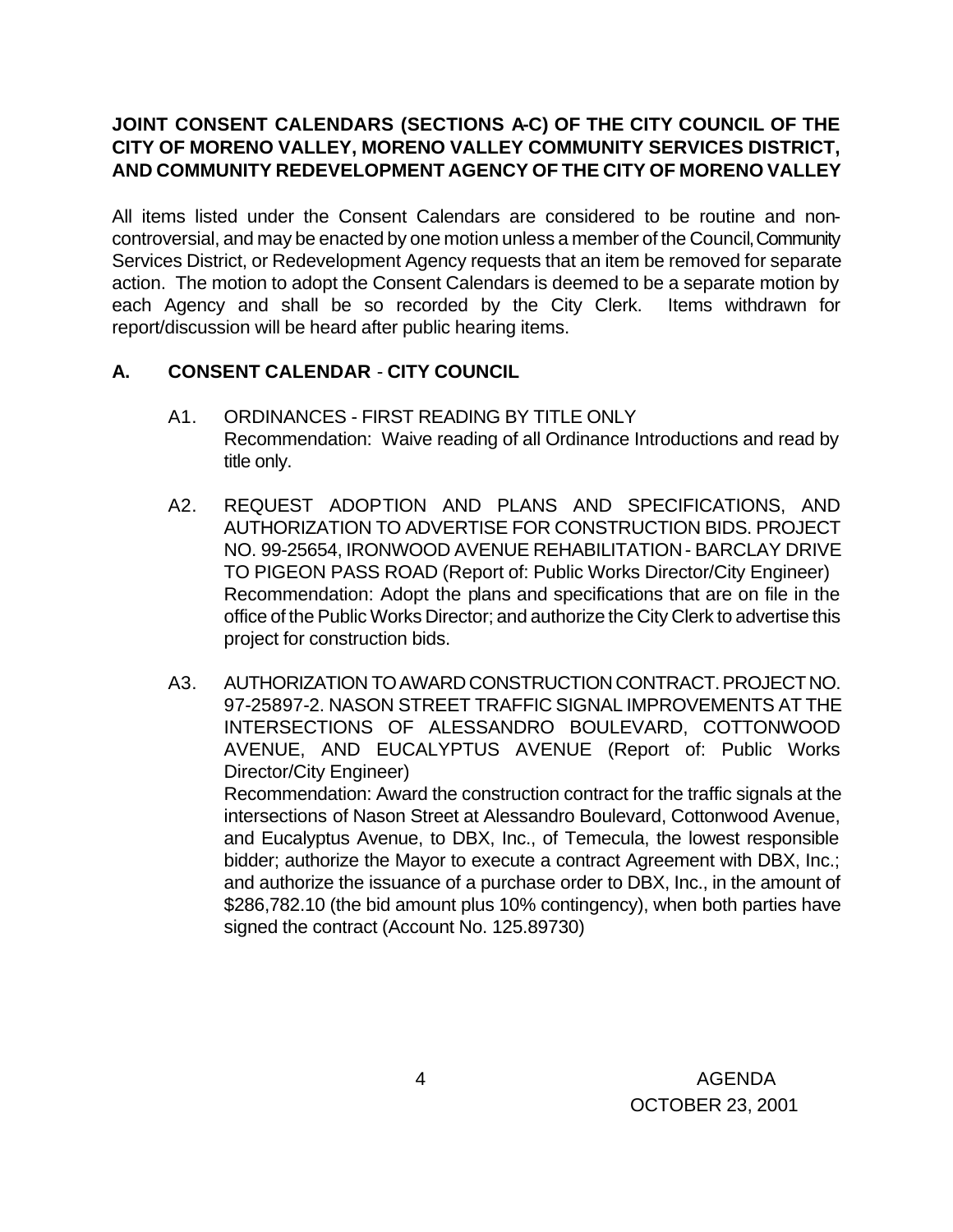A4. RESOLUTION NO. 2001-64. APPROVE AND AUTHORIZE EXECUTION OF PROGRAM SUPPLEMENT AGREEMENT NO. M013, TO THE ADMINISTERING AGENCY-STATE AGREEMENT FOR FEDERAL-AID PROJECT NO. 08-5441 FOR THE CONSTRUCTION OF NASON STREET TRAFFIC SIGNAL IMPROVEMENTS AT THE INTERSECTIONS OF ALESSANDRO BOULEVARD, COTTONWOOD AVENUE, AND EUCALYPTUS AVENUE. CITY PROJECT NO. 97-25897-2 (Report of: Public Works Director/City Engineer)

Recommendation: Adopt Resolution No. 2001-64, and approve Program Supplement No. M013, to the Administering Agency-State Agreement for Federal-Aid Project No. 08-5441 for the construction of the Nason Street traffic signal improvements at the intersections of Alessandro Boulevard, Cottonwood Avenue, and Eucalyptus Avenue; and authorize the Mayor to execute Program Supplement No. M013.

#### Resolution No. 2001-64

A Resolution of the City Council of the City of Moreno Valley, California, Approving and Authorizing Execution of Program Supplement No. M013 to Administering Agency-State Agreement No. 08-5441 for Federal-Aid Projects between the State of California, Acting by and through the Department of Transportation, and the City of Moreno Valley

- A5. APPROVAL OF PARCEL MAP 30278, EAST SIDE OF DAY STREET, NORTH OF CAMPUS PARKWAY, AND SOUTH OF HIGHWAY 60. (Subdivider – Gateway Company, L.L.C.) (Report of: Public Works Director/City Engineer) Recommendation: Approve Parcel Map 30278, authorize the City Clerk to sign the map and transmit said map to the County Recorder's Office for recordation
- A6. WARRANT REPORT SEPTEMBER 30, 2001 (Report of: Director of Finance/City Treasurer) Recommendation: Adopt Resolution No. 2001-65, approving the Warrant Reports, including wire transfers, dated September 2001 in the total amount of \$6,504,245.76.

Resolution No. 2001-65

A Resolution of the City Council of the City of Moreno Valley, Approving the Warrant Reports, dated September 30, 2001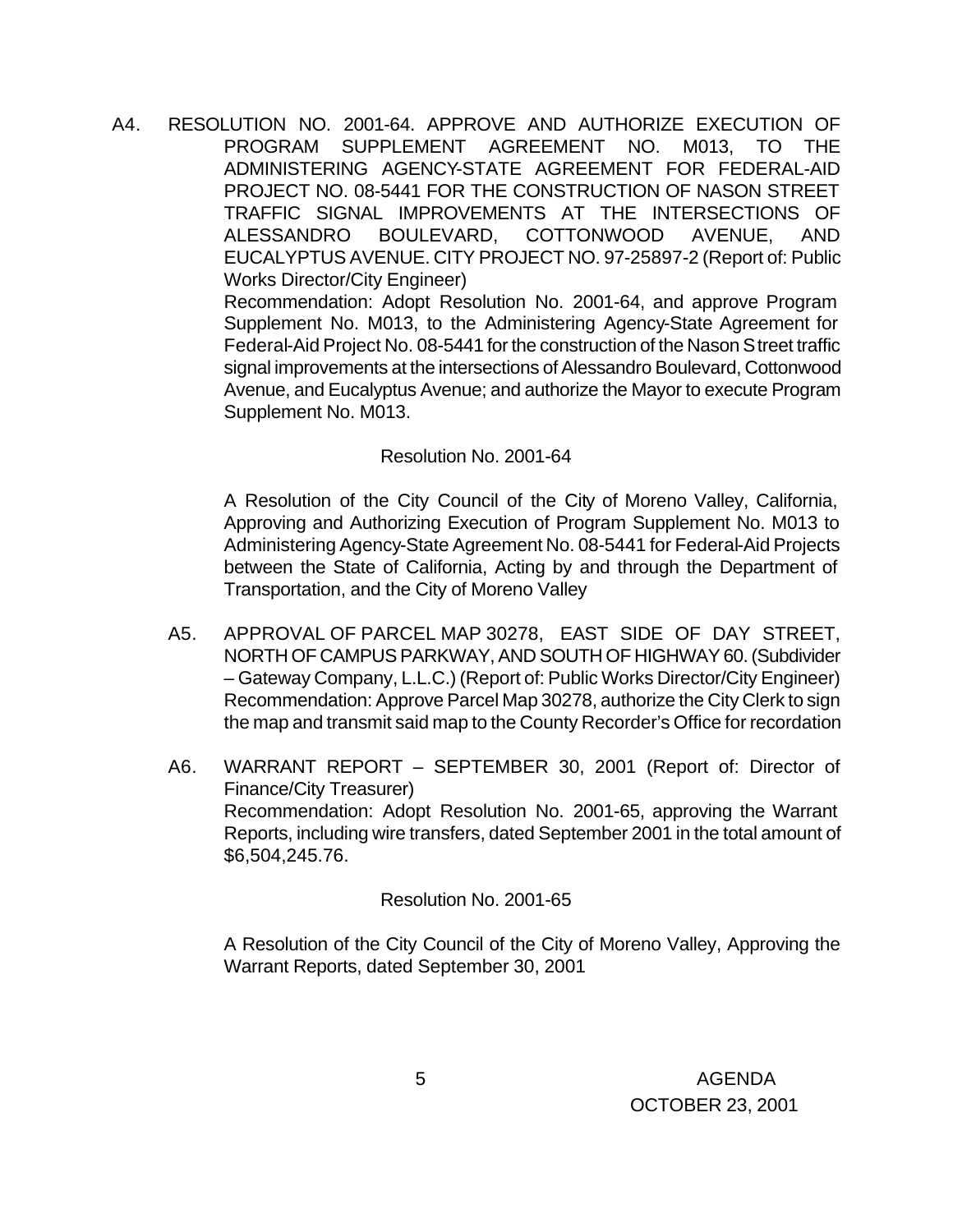- A7. MINUTES REGULAR MEETING OF SEPTEMBER 25, 2001 (Report of: City Clerk) Recommendation: Approve as submitted.
- A8. APPROVE CONTINUING APPROPRIATIONS FOR FY 2001/2002 BUDGET (Report of: Finance Director/City Treasurer) Recommendation: Approve the continuing appropriations for FY 2001-02.

#### **B. CONSENT CALENDAR** - **COMMUNITY SERVICES DISTRICT**

- B1. ORDINANCES FIRST READING BY TITLE ONLY Recommendation: Waive reading of all Ordinance Introductions and read by title only.
- B2. SITE LEASE FOR A PERSONAL COMMUNICATION SERVICE (PCS) FACILITY AT TOWNGATE PARK (Report of: Parks and Recreational Director) Recommendation: Execute a PCS Site Agreement with Cox PCS Assets, LLC for approximately 627 square feet being a portion of Towngate Park known as Assessor's Parcel Numbers 291-120-023 and 291-120-035, located at Elsworth Street and Eucalyptus Avenue
- B3. MINUTES REGULAR MEETING OF SEPTEMBER 25, 2001 (Report of: City Clerk) Recommendation: Approve as submitted.

#### **C. CONSENT CALENDAR** - **COMMUNITY REDEVELOPMENT AGENCY**

C1. ORDINANCES - FIRST READING BY TITLE ONLY

Recommendation: Waive reading of all Ordinance Introductions and read by title only.

C2. MINUTES – REGULAR MEETING OF SEPTEMBER 25, 2001 (Report of: City Clerk) Recommendation: Approve as submitted.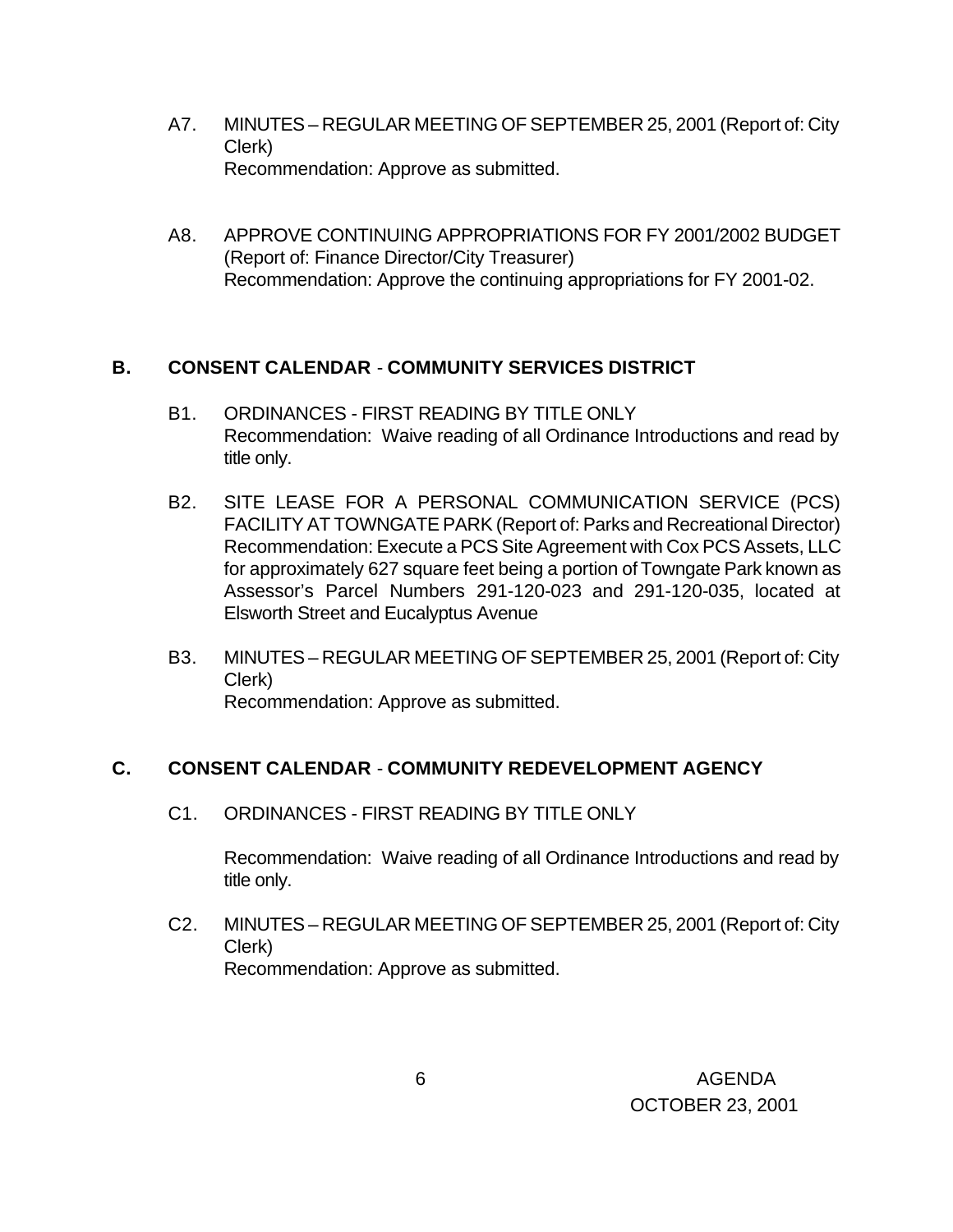#### **D. PUBLIC HEARINGS**

Questions or comments from the public on a Public Hearing matter must be limited to five minutes per individual and must pertain to the subject under consideration. Please complete and submit a GOLDENROD speaker slip to the Bailiff

- D1. MORENO VALLEY COMMUNITY SERVICES DISTRICT PUBLIC HEARING REGARDING MAIL BALLOT PROCEEDING TO REINSTATE ZONE D (PARKWAY LANDSCAPE MAINTENANCE) AT THE STANDARD SERVICE LEVEL FOR TRACT 17033 (Report of: Public Works Director/City Engineer) Recommendation: That the City Council, acting in their capacity as President and Members of the Board of Directors of the Moreno Valley Community Services District (CSD):
	- 1. Conduct the Public Hearing to consider reinstating Zone D (Parkway Landscape Maintenance) at the standard service level and the annual parcel charge for Tract 17033;
	- 2. Tabulate the mail ballots for Tract 17033;
	- 3. Verify and accept the results of the mail ballot proceeding; and
	- 4. Authorize and impose the CSD Zone D charge.
- D2. COUNCILMANIC REDISTRICTING (Report of: City Clerk) Recommendation: That the City Council:
	- 1. Conduct a third public hearing to consider the four proposed alternative redistricting plans of the Councilmanic districts in the City of Moreno Valley; and
	- 2. Adopt Resolution No. 2001-60 repealing Resolution No. 91-126, and adjusting the boundaries of Councilmanic districts and designating the number of each such district.

Resolution No. 2001-60

 7 AGENDA OCTOBER 23, 2001 A Resolution of the City Council of the City of Moreno Valley, California, Repealing Resolution No. 91-126, and Adjusting the Boundaries of Councilmanic Districts and Designating the Number of Each Such District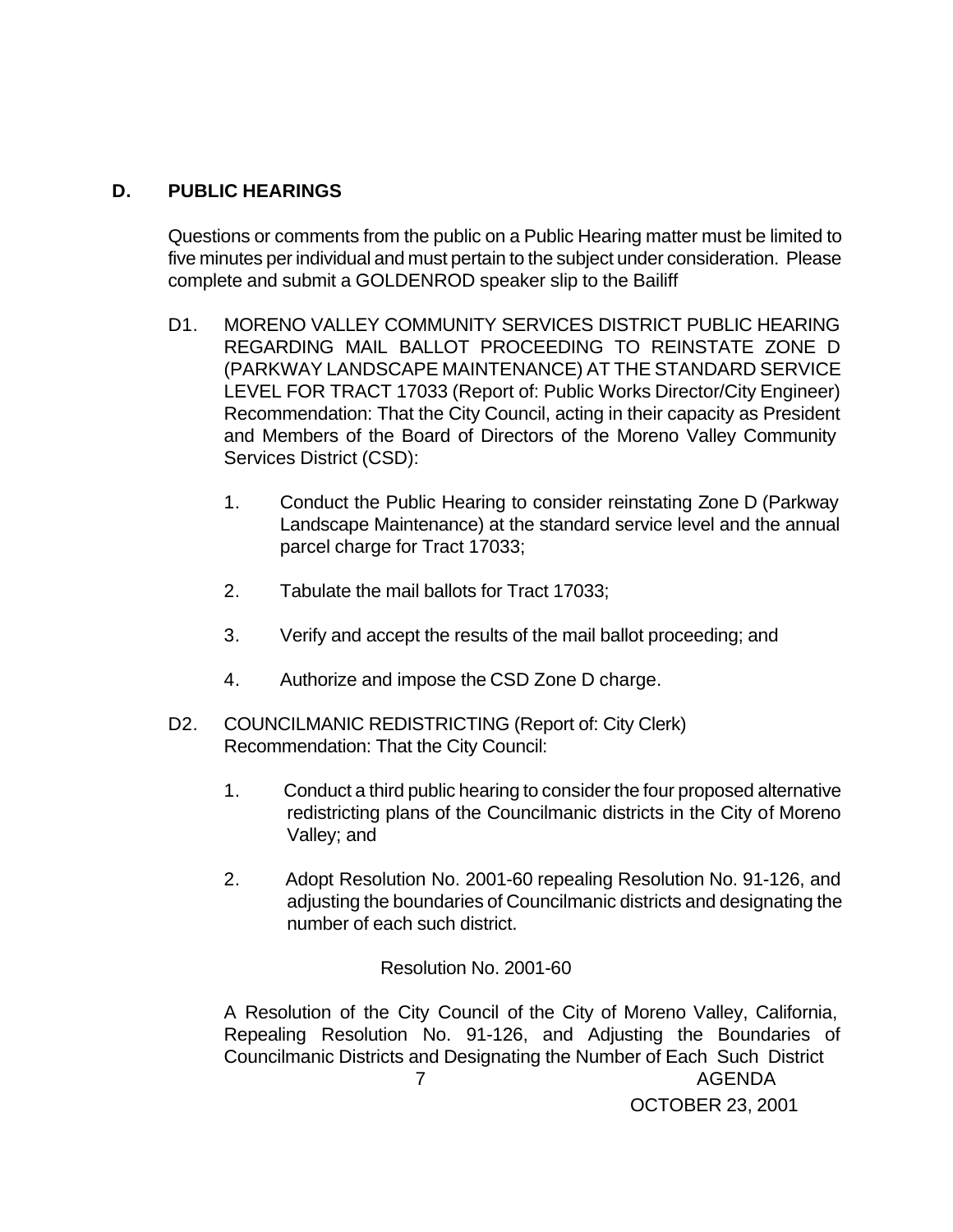- D3. PUBLIC HEARING FOR FISCAL YEAR 2001 LOCAL LAW ENFORCEMENT BLOCK GRANT (LLEBG) PROGRAM FUNDING ALLOCATION (Report of: Chief of Police) Recommendation: That the City Council take the following actions:
	- 1. HOLD a public hearing to allow public comments on the proposed use of the Local Law Enforcement Block Grant Program;
	- 2. CONSIDER the comments or views received from the public;
	- 3. ADOPT the proposed use of the Local Law Enforcement Block Grant Program funding, as appropriate, to address public and Council comments;
	- 4. ACCEPT the Local Law Enforcement Block Grant Program funding in the amount of \$302,762 from the U.S. Department of Justice, Bureau of Justice Assistance; and
	- 5. AUTHORIZE a budget appropriation adjustment in the amount of \$33,640 from General fund account 62210.6381 (Operating Materials and Supplies) to 62566 (Transfers to Fund 254) in order to satisfy the 10% matching requirement.

#### **E. ITEMS REMOVED FROM CONSENT CALENDARS FOR DISCUSSION OR SEPARATE ACTION**

#### **F. REPORTS**

- F1. ORAL PRESENTATION BY ROD BALANCE, EXECUTIVE DIRECTOR OF THE WORLD TRADE CENTER OF THE INLAND EMPIRE (Report of: Community and Economic Development Director)
- F2. WITHDRAWAL OF \$8,000 FROM THE TRUST FUND ESTABLISHED FOR THE ACQUISITON AND RESTORATION OF CULTURAL OR HISTORIC PROPERTIES ADDENDUM TO STAFF REPORT (CONTINUED FROM OCTOBER 9, 2001) (Report of: Parks and Recreation Director)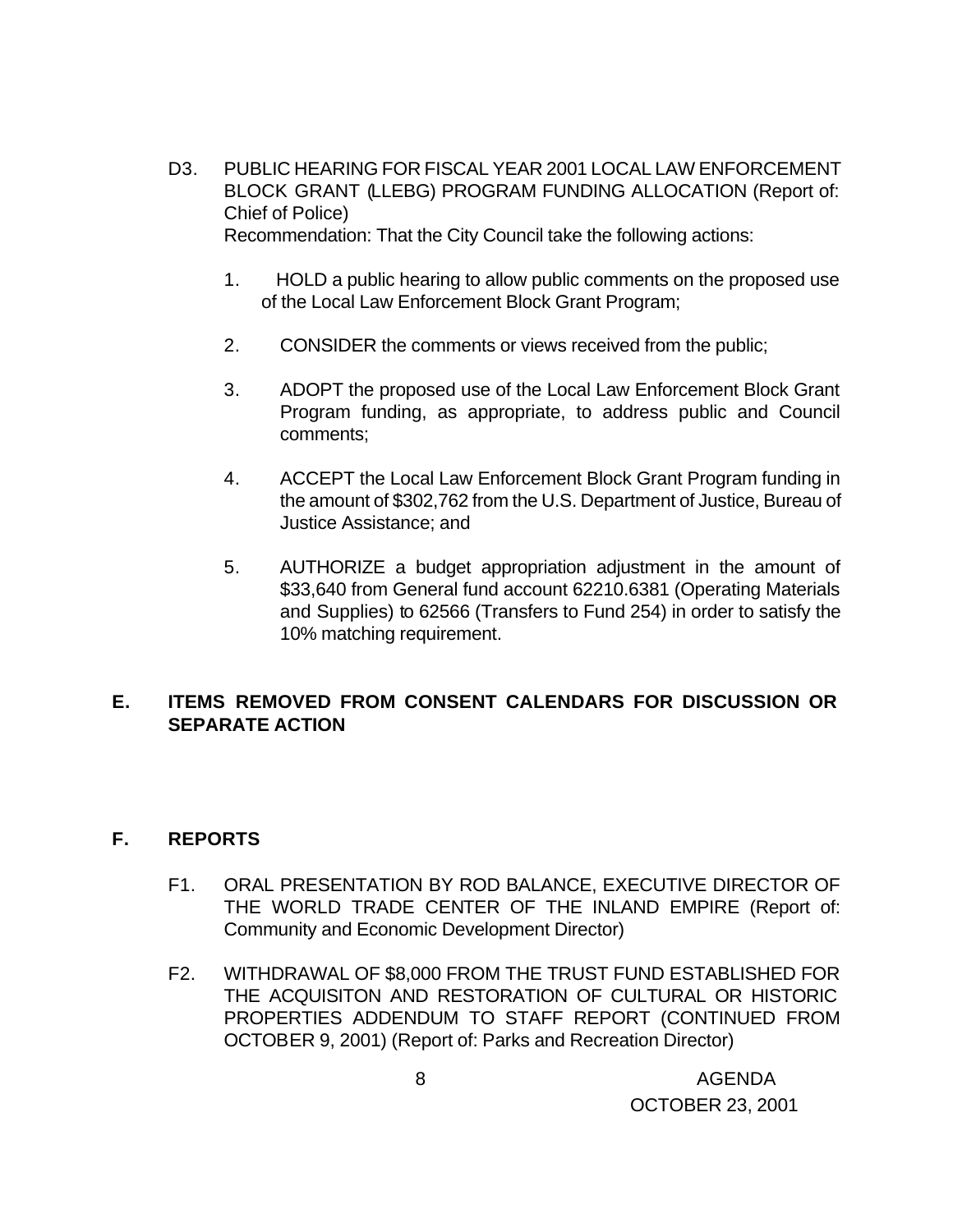Recommendation: That the Mayor and City Council approve funding of "seed money" in the amount of \$8,000 from the trust fund and authorize the City Manager to enter into a financial contract with the Museum Foundation for funding.

F3. REQUEST FOR CO-SPONSORSHIP AND WAIVER FEES FOR THE NINTH ANNUAL INTERNATIONAL HOLIDAY PARADE AND FESTIVAL (APPLICANT: CULTURAL HERITAGE PERFORMERS, INC.) (Report of: Director of Parks and Recreation)

Recommendation: That the City Council take no action on a request to cosponsor and waive fees for the Ninth Annual International Holiday Parade and Festival.

F4. FY 2001-02 BUDGET STATUS REPORT AND CONSIDERATION OF CAPITAL PROJECTS (Report of: Finance Director/City Treasurer and City Manager) Recommendation: Approve the City Manager's recommendations which are summarized as follows:

A. Defer the construction of the College Park Fire Station and the Roller Hockey/Skateboard Park to January 2003, when uncertainties about the State budget and utility tax should be resolved;

- B. Reserve and designate an additional \$1 million from the General Fund capital expenditure reserve to the Main Library Project. This action would not authorize the expenditure of those funds, only the earmarking and reserving of it; and
- C. Defer the determination about whether to appropriate any capital funding to the Cultural Arts Center and/or the Soccer Complex to a later time when additional information is available regarding the funding needs of these projects.
- F5. CITY MANAGER'S REPORT (Oral presentation only)

# **G. LEGISLATIVE ACTIONS**

ORDINANCES - 1ST READING AND INTRODUCTION

ORDINANCES - 2ND READING AND ADOPTION

ORDINANCES - URGENCY ORDINANCES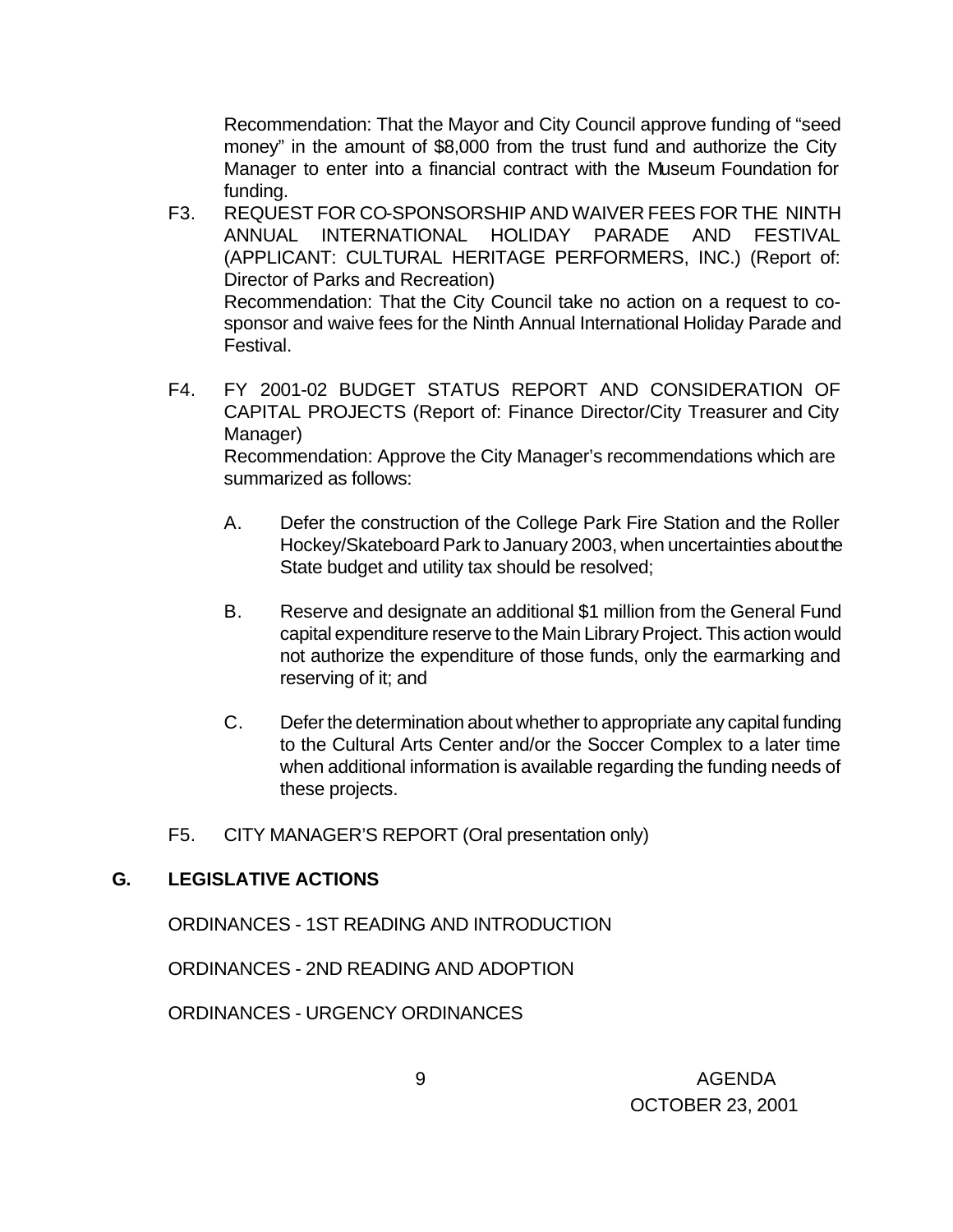#### **RESOLUTIONS**

#### • PUBLIC COMMENTS **ON ANY SUBJECT NOT ON THE AGENDA** UNDER THE JURISDICTON OF THE CITY COUNCIL

All remarks and questions shall be addressed to the presiding officer or to the City Council and not to any individual Council member, staff member or other person.

 There is a three-minute time limit per person. Please complete and submit a PINK speaker slip to the Bailiff.

#### • **CLOSING COMMENTS AND/OR REPORTS OF THE CITY COUNCIL, COMMUNITY SERVICES DISTRICT, OR COMMUNITY REDEVELOPMENT AGENCY**